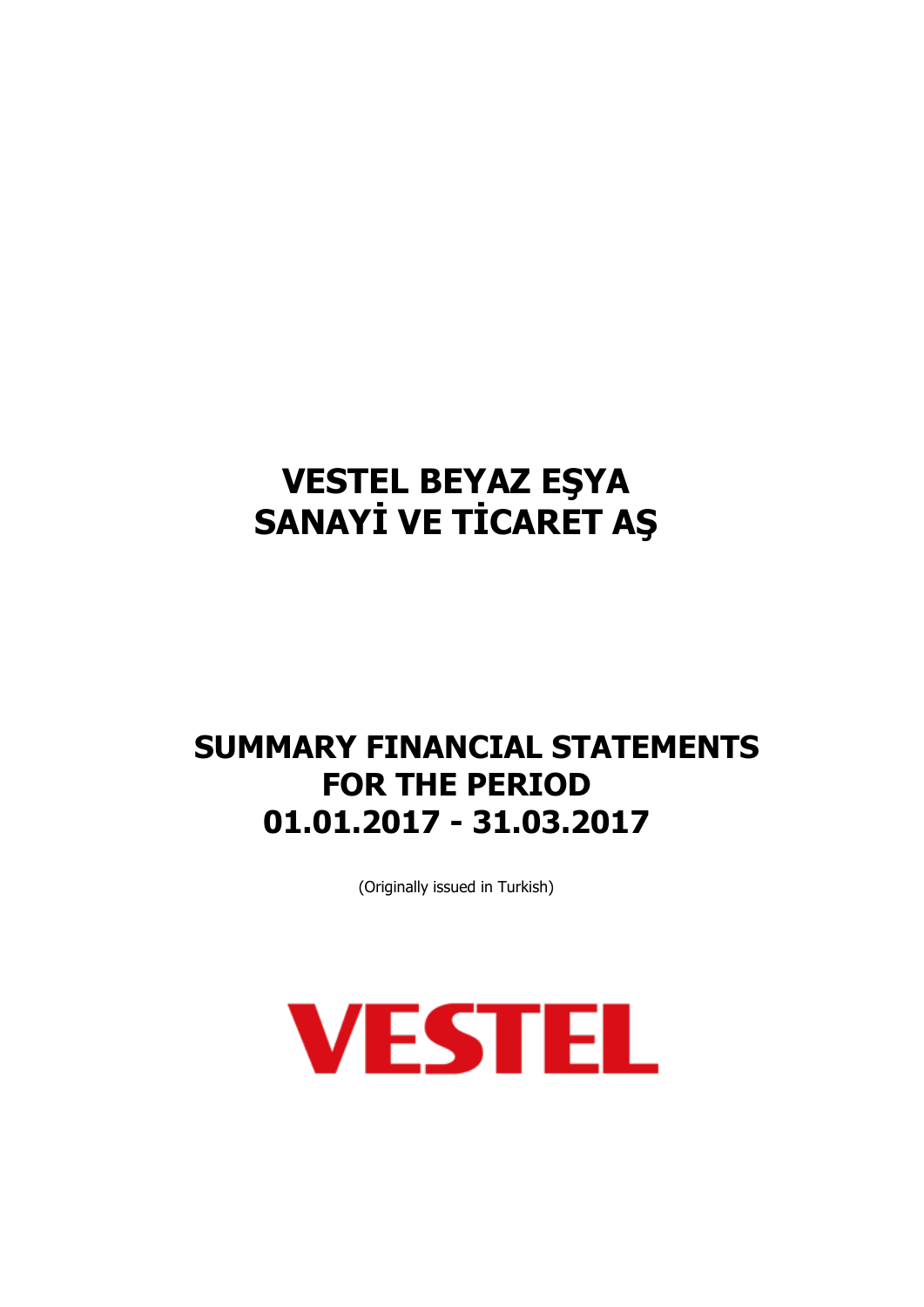SUMMARY FINANCIAL STATEMENTS FOR THE PERIOD 01.01.2017 – 31.03.2017

#### **VESTEL BEYAZ EŞYA SANAYİ VE TİCARET AŞ CONDENSED INTERIM STATEMENTS OF BALANCE SHEETS AS OF 31 MARCH 2017 AND 31 DECEMBER 2016**

(All amounts in thousand Turkish Lira unless stated otherwise)

Audited

|                                                   |             |            | nuuruu     |
|---------------------------------------------------|-------------|------------|------------|
| <b>ASSETS</b>                                     | <b>Note</b> | 31.03.2017 | 31.12.2016 |
| <b>Current Assets</b>                             |             | 1,878,903  | 1,818,711  |
| Cash and cash equivalents                         | 4           | 8,603      | 12,829     |
| Trade receivables                                 |             | 1,161,331  | 1,186,044  |
| Related parties                                   | 6           | 1,152,359  | 1,182,807  |
| Other parties                                     | 7           | 8,972      | 3,237      |
| Other receivables                                 |             | 255,365    | 336,710    |
| Related parties                                   | 6           | 143,214    | 258,612    |
| Other parties                                     | 8           | 112,151    | 78,098     |
| Derivative financial instruments                  |             | 10,950     | 26,404     |
| Derivative financial instruments held for trading | 25          | 553        | 2,922      |
| Cash flow hedges                                  | 25          | 10,397     | 23,482     |
| <b>Inventories</b>                                | 9           | 430,210    | 244,446    |
| Prepaid expenses                                  |             | 11,252     | 11,066     |
| Other parties                                     | 10          | 11,252     | 11,066     |
| Other current assets                              |             | 1,192      | 1,212      |
| Other parties                                     | 16          | 1,192      | 1,212      |
| <b>Non - Current Assets</b>                       |             | 516,743    | 468,792    |
| Property, plant and equipment                     |             | 341,698    | 327,965    |
| Land and premises                                 | 11          | 6,547      | 6,547      |
| Land improvements                                 | 11          | 867        | 875        |
| <b>Buildings</b>                                  | 11          | 40,197     | 40,247     |
| Machinery and equipment                           | 11          | 262,992    | 254,966    |
| Vehicles                                          | 11          | 195        | 215        |
| Fixtures and fittings                             | 11          | 14,992     | 15,028     |
| Leasehold improvements                            | 11          | 3,166      | 3,144      |
| Construction in progress                          | 11          | 12,742     | 6,943      |
| Intangible assets                                 |             | 100,876    | 97,030     |
| Other rights                                      | 12          | 21         | 22         |
| Capitalized development costs                     | 12          | 93,795     | 89,931     |
| Other intangible assets                           | 12          | 7,060      | 7,077      |
| Prepaid expenses                                  |             | 68,503     | 41,741     |
| Other parties                                     | 10          | 68,503     | 41,741     |
| Deferred tax asset                                | 23          | 5,666      | 2,056      |
| <b>TOTAL ASSETS</b>                               |             | 2,395,646  | 2,287,503  |
|                                                   |             |            |            |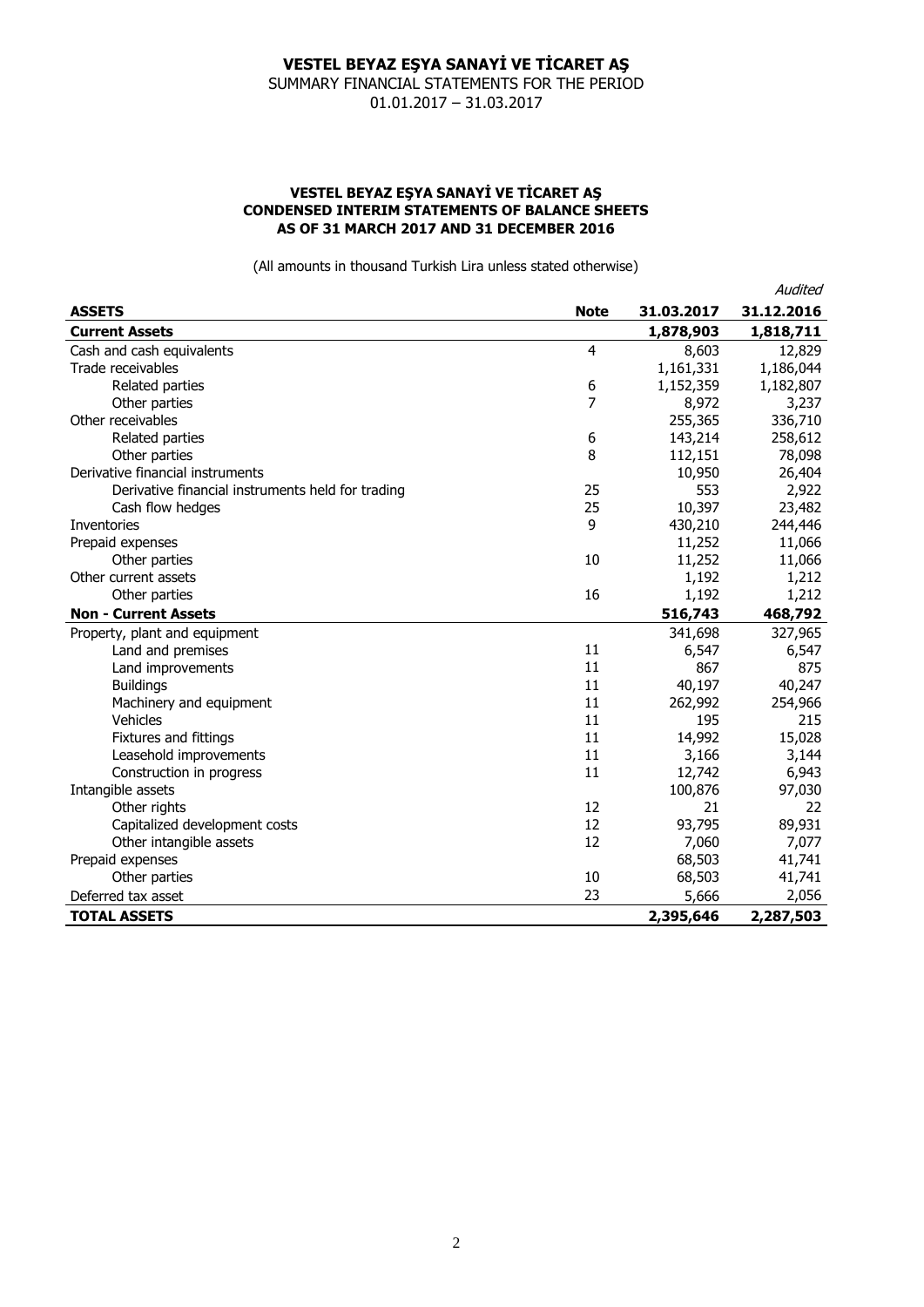SUMMARY FINANCIAL STATEMENTS FOR THE PERIOD 01.01.2017 – 31.03.2017

#### **VESTEL BEYAZ EŞYA SANAYİ VE TİCARET AŞ CONDENSED INTERIM STATEMENTS OF BALANCE SHEETS AS OF 31 MARCH 2017 AND 31 DECEMBER 2016**

(All amounts in thousand Turkish Lira unless stated otherwise)

|                                                                             |             |            | Audited    |
|-----------------------------------------------------------------------------|-------------|------------|------------|
| <b>LIABILITIES AND SHAREHOLDERS' EQUITY</b>                                 | <b>Note</b> | 31.03.2017 | 31.12.2016 |
| <b>Current Liabilities</b>                                                  |             | 1,234,556  | 1,002,241  |
| Short-term financial liabilities                                            |             | 28,285     | 26,407     |
| <b>Bank loans</b>                                                           | 5           | 27,969     | 26,407     |
| Leasing debts                                                               |             | 316        |            |
| Short-term portion of long-term financial liabilities                       |             | 189,712    | 15,691     |
| <b>Bank loans</b>                                                           | 5           | 189,712    | 15,691     |
| Trade payables                                                              |             | 902,602    | 840,474    |
| Related parties                                                             | 6           | 30,282     | 23,448     |
| Other parties                                                               | 7           | 872,320    | 817,026    |
| Liabilities for employee benefits                                           | 15          | 31,059     | 23,763     |
| Other liabilities                                                           |             | 55,833     | 52,999     |
| Related parties                                                             | 6           | 55,833     | 52,999     |
| Derivative financial instruments                                            |             | 21,777     | 27,853     |
| Derivative financial instruments held for trading                           | 25          | 21,777     | 27,853     |
| Current income tax liabilities                                              | 23          | 916        | 3,185      |
| Short-term provisions                                                       | 13          | 1,620      | 1,620      |
| Other current liabilities                                                   |             | 2,752      | 10,249     |
| Other parties                                                               | 16          | 2,752      | 10,249     |
| <b>Non-Current Liabilities</b>                                              |             | 179,004    | 365,331    |
| Long-term financial liabilities                                             |             | 42,491     | 206,611    |
| <b>Bank loans</b>                                                           | 5           | 41,530     | 206,611    |
| Leasing debts                                                               |             | 961        |            |
| Other payables                                                              |             | 111,934    | 134,261    |
| Related parties                                                             | 6           | 111,934    | 134,261    |
| Long-term provisions                                                        |             | 24,579     | 24,459     |
| Provisions for employee benefits                                            | 15          | 24,579     | 24,459     |
| <b>Shareholders' Equity</b>                                                 |             | 982,086    | 919,931    |
| Paid-in capital                                                             | 17          | 190,000    | 190,000    |
| Adjustments to share capital                                                | 17          | 9,734      | 9,734      |
| Share premium (Discount)                                                    | 17          | 109,031    | 109,031    |
| Other comprehensive income/expense not to be reclassified to profit or loss |             | (3, 418)   | (3, 313)   |
| Revaluation gain/loss                                                       |             | (3, 418)   | (3, 313)   |
| Other comprehensive income/expense to be reclassified to profit or loss     |             | 8,318      | 18,786     |
| Cash flow hedges                                                            |             | 8,318      | 18,786     |
| Restricted reserves                                                         | 17          | 77,019     | 77,019     |
| Retained earnings                                                           | 17          | 518,674    | 193,669    |
| Net income for the period                                                   |             | 72,728     | 325,005    |
| <b>TOTAL LIABILITIES AND EQUITY</b>                                         |             | 2,395,646  | 2,287,503  |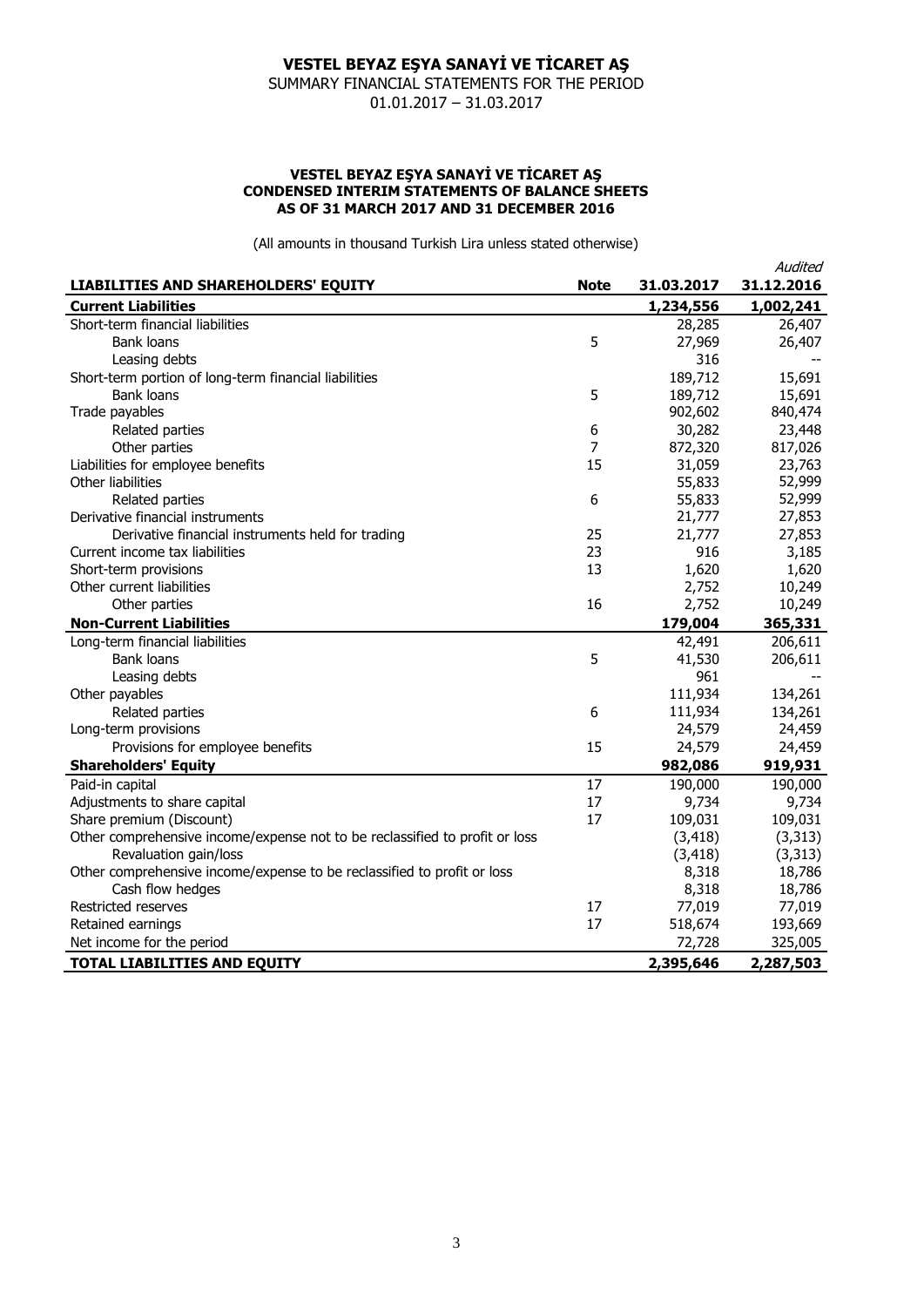SUMMARY FINANCIAL STATEMENTS FOR THE PERIOD 01.01.2017 – 31.03.2017

#### **VESTEL BEYAZ EŞYA SANAYİ VE TİCARET AŞ CONDENSED INTERIM STATEMENTS OF INCOME FOR THE PERIOD ENDED 31 MARCH 2017 AND 31 MARCH 2016**

(All amounts in thousand Turkish Lira unless stated otherwise)

|                                         |             | $01.01 -$  | $01.01 -$  |
|-----------------------------------------|-------------|------------|------------|
|                                         | <b>Note</b> | 31.03.2017 | 31.03.2016 |
| Revenue                                 | 18          | 689,010    | 617,015    |
| Cost of sales                           | 18          | (589,025)  | (532, 215) |
| <b>Gross Profit</b>                     |             | 99,985     | 84,800     |
| General & Administrative expenses       | 20          | (10, 016)  | (11, 372)  |
| Marketing expenses                      | 20          | (10, 838)  | (10, 351)  |
| Research & Development expenses         | 20          | (6, 344)   | (6, 284)   |
| Other income from operating activities  | 21          | 92,027     | 31,753     |
| Other expense from operating activities | 21          | (61,061)   | (18, 382)  |
| <b>Operating Profit/Loss</b>            |             | 103,753    | 70,164     |
| Financial income                        | 22          | 31,800     | 31,392     |
| Financial expense                       | 22          | (62,780)   | (35, 611)  |
| <b>Profit Before Tax</b>                |             | 72,773     | 65,945     |
| Tax benefit/(expense)                   |             | (45)       | (630)      |
| Current tax benefit/(expense)           | 23          | (1,012)    | (4,294)    |
| Deferred tax benefit/(expense)          | 23          | 967        | 3,664      |
| <b>Net Income for the Period</b>        |             | 72,728     | 65,315     |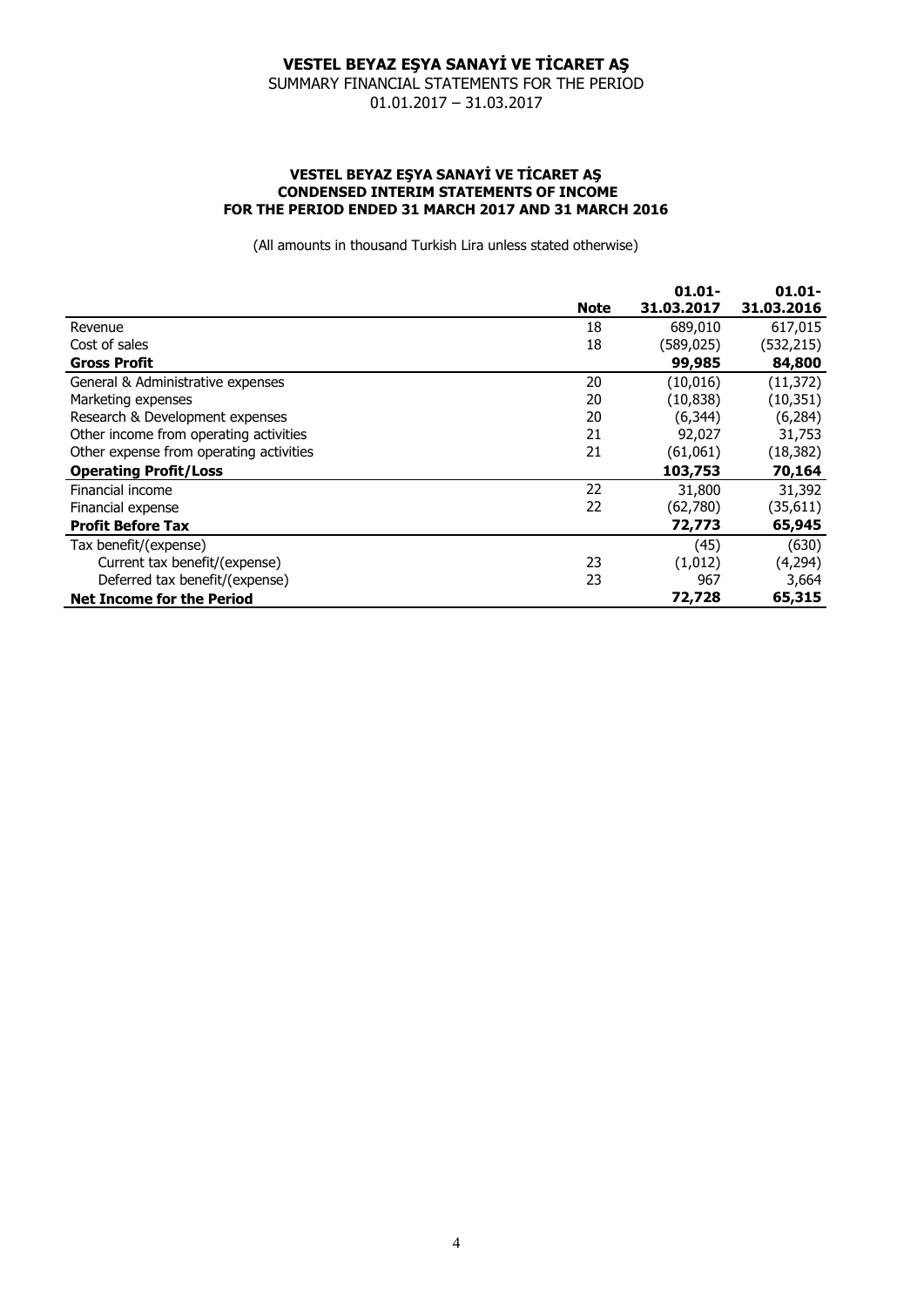SUMMARY FINANCIAL STATEMENTS FOR THE PERIOD 01.01.2017 – 31.03.2017

#### **VESTEL BEYAZ EŞYA SANAYİ VE TİCARET AŞ CONDENSED INTERIM STATEMENTS OF CASHFLOWS FOR THE PERIOD ENDED 31 MARCH 2017 AND 31 MARCH 2016**

(All amounts in thousand Turkish Lira unless stated otherwise)

|                                                            | <b>Note</b>             | $01.01 -$<br>31.03.2017 | $01.01 -$<br>31.03.2016 |
|------------------------------------------------------------|-------------------------|-------------------------|-------------------------|
|                                                            |                         |                         |                         |
| <b>Net Cash Provided by Operating Activities:</b>          |                         | (56, 534)               | 9,359                   |
| Net income for the period                                  |                         | 72,728                  | 65,315                  |
| Adjustments to reconcile net income                        |                         | 36,353                  | 34,455                  |
| Depreciation and amortization                              | 11                      | 25,519                  | 22,007                  |
| Impairment on inventories                                  | 9                       | 795                     | (478)                   |
| Provisions                                                 |                         | 1,423                   | 1,604                   |
| Provisions for employment termination benefits             | 15                      | 1,423                   | 1,604                   |
| Interest income                                            | 22                      | (8,643)                 | (7,045)                 |
| Interest expense                                           | 22                      | 7,916                   | 4,537                   |
| Unrealized foreign exchange differences                    |                         | 13,087                  | (1,246)                 |
| Fair value (gain)/loss on derivative financial instruments |                         | (3,707)                 | 15,123                  |
| Tax (benefit)/expense                                      |                         | 45                      | 630                     |
| (Gain)/loss from sales of tangible assets                  |                         | (82)                    | (9)                     |
| Other                                                      | $\overline{\mathbf{4}}$ |                         | (668)                   |
| <b>Changes in working capital</b>                          |                         | (160, 900)              | (89,009)                |
| (Increase)/decrease in trade receivables                   |                         | 24,713                  | 41,124                  |
| Related parties                                            | 6                       | 30,448                  | 43,679                  |
| Other parties                                              | 7                       | (5,735)                 | (2, 555)                |
| (Increase)/decrease in other receivables                   |                         | (34, 053)               | (27, 586)               |
| Other parties                                              | 8                       | (34, 053)               | (27, 586)               |
| (Increase)/decrease in inventories                         | 9                       | (186, 559)              | (47, 545)               |
| (Increase)/decrease in pre-paid expenses                   | 10                      | (26, 948)               | (4,719)                 |
| Increase/(decrease) in trade payables                      |                         | 62,128                  | (48,980)                |
| Related parties                                            | 6                       | 6,834                   | (306)                   |
| Other parties                                              | 7                       | 55,294                  | (48, 674)               |
| Increase/(decrease) in employee termination benefits       | 15                      | 7,296                   | (1,244)                 |
| Other                                                      |                         | (7, 477)                | (59)                    |
| (Increase)/decrease in other assets                        |                         | 20                      | 170                     |
| Increase/(decrease) in other liabilities                   |                         | (7, 497)                | (229)                   |
| <b>Cash Flows From (Used in) Operations</b>                |                         | (51, 819)               | 10,761                  |
| Employee termination benefits paid                         | 15                      | (1, 434)                | (1, 402)                |
| Current income tax paid                                    | 23                      | (3, 281)                |                         |
| <b>Net Cash From Investing Activities:</b>                 |                         | 72,382                  | (204, 429)              |
| Cash provided from sales of tangible assets                |                         | 88                      | 418                     |
| Acquisition of tangible assets                             | 11                      | (34, 597)               | (20, 363)               |
| Acquisition of intangible assets                           | 12                      | (8, 507)                | (6, 559)                |
| Cash advances and loans made to related parties            | 6                       | 115,398                 | (177, 925)              |
| <b>Net Cash From Financing Activities:</b>                 |                         | (20, 074)               | 116,363                 |
| Proceeds from bank borrowings                              |                         | 46,133                  | 114,483                 |
| Loans                                                      |                         | 44,856                  | 114,483                 |
| Other financial borrowings                                 |                         | 1,277                   |                         |